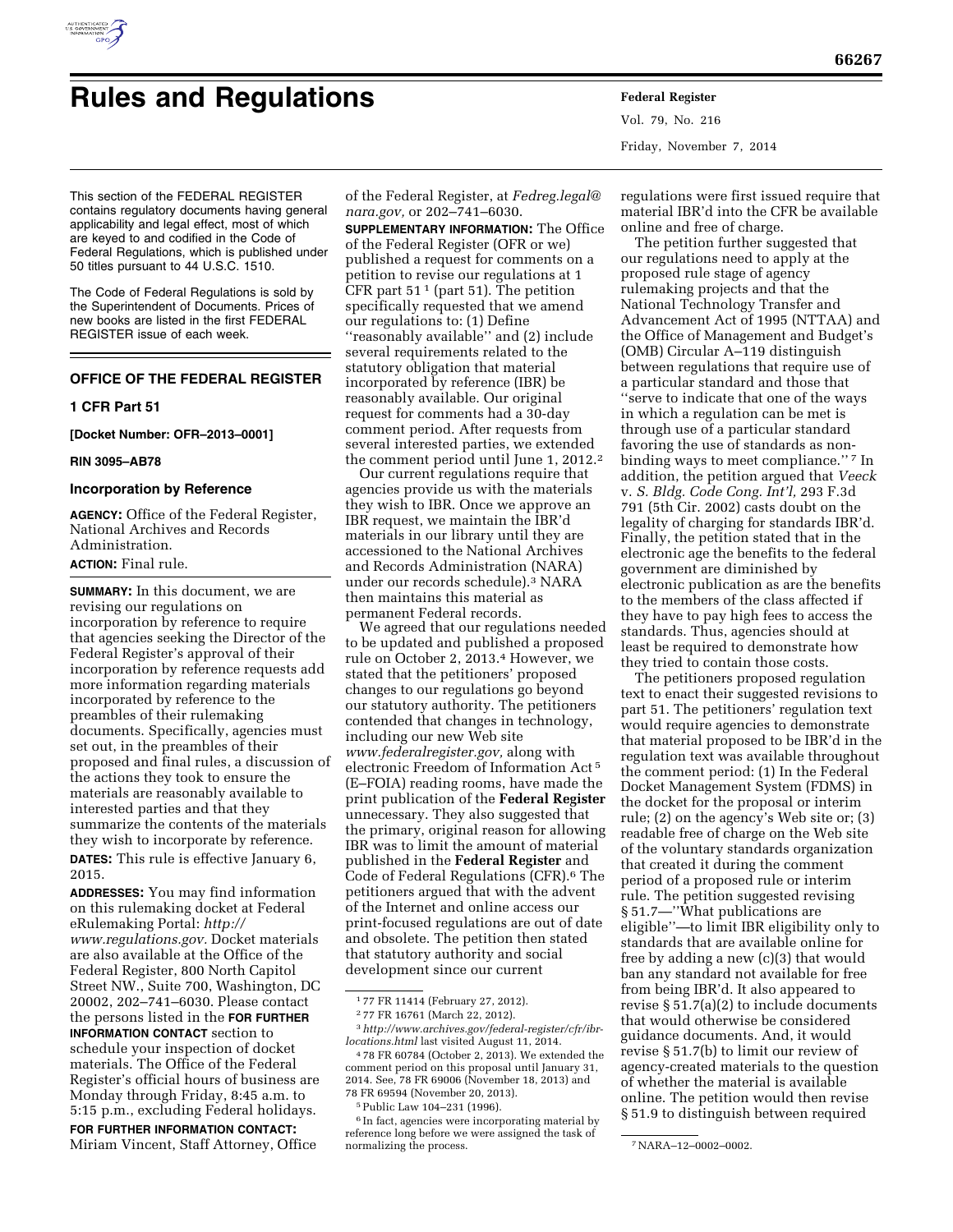standards and those that could be used to show compliance with a regulatory requirement. Finally, the petition would add a requirement that, in the electronic version of a regulation, any material IBR'd into that regulation be hyperlinked.

The petitioners wanted us to require that: (1) All material IBR'd into the CFR be available for free online; and (2) the Director of the Federal Register (the Director) include a review of all documents that agencies list in their guidance, in addition to their regulations, as part of the IBR approval process. We find these requirements go beyond our statutory authority. Nothing in the Administrative Procedure Act (APA) (5 U.S.C. chapter 5), E–FOIA, or other statutes specifically address this issue. If we required that all materials IBR'd into the CFR be available for free, that requirement would compromise the ability of regulators to rely on voluntary consensus standards, possibly requiring them to create their own standards, which is contrary to the NTTAA and the OMB Circular A–119.

Further, the petition didn't address the **Federal Register** Act (FRA) (44 U.S.C. chapter 15), which still requires print publication of both the **Federal Register** and the CFR, or 44 U.S.C. 4102, which allows the Superintendent of Documents to charge a reasonable fee for online access to the Federal electronic information, including the **Federal Register**.8 The petition suggested that the Director monitor proposed rules to ensure that the material proposed to be IBR'd is available during the comment period of a proposed rule. Then, once a rule is effective, we monitor the agency to ensure that the IBR'd materials remain available online. This requirement that OFR continue monitoring agency rules is well beyond the current resources available to this office.

As for the petition's limitation on agency-created material, the Freedom of Information Act (FOIA), at 5 U.S.C. 552(a) (section 552(a)), mandates approval by the Director of material proposed for IBR to safeguard the **Federal Register** system. Thus, OFR regulations contain a provision that material IBR'd must not detract from the legal and practical attributes of that system.9 An implied presumption is that material developed and published by a Federal agency is inappropriate for IBR by that agency, except in limited circumstances. Otherwise, the **Federal Register** and CFR could become a mere index to material published elsewhere.

This runs counter to the central publication system for Federal regulations envisioned by Congress when it enacted the FRA and the APA.10

Finally, the petition didn't address the enforcement of these provisions. Agencies have the expertise on the substantive matters addressed by the regulations. To remove or suspend the regulations because the IBR'd material is no longer available online would create a system where the only determining factor for using a standard is whether it is available for free online. This would minimize and undermine the role of the Federal agencies who are the substantive subject matter experts and who are better suited to determine what standard should be IBR'd into the CFR based on their statutory requirements, the entities they regulate, and the needs of the general public.

Additionally, the OFR's mission under the FRA is to maintain orderly codification of agency documents of general applicability and legal effect.<sup>11</sup> As set out in the FRA and the implementing regulations of the Administrative Committee of the **Federal Register** (ACFR) (found in 1 CFR chapter I), only the agency that issues the regulations codified in a CFR chapter can amend those regulations. If an agency took the IBR'd material offline, OFR could only add an editorial note to the CFR explaining that the IBR'd material was no longer available online without charge. We could not remove the regulations or deny agencies the ability to issue or revise other regulations. Revising our regulations as proposed by the petition would simply add requirements that could not be adequately enforced and thus, likely wouldn't be complied with by agencies.

In our document announcing that we received a petition to revise our regulations in part 51, we specifically requested comments on nine issues.12 We received comments on each of those issues and addressed them in our NPRM.13

In our NPRM, we stated our concerns regarding several of the petitioners' suggested revisions to our regulations. We stated that while OFR does have the authority to review NPRMs to ensure our publication requirements are met, a substantive review of IBR'd materials referenced in a proposed rule, as implied by the petition, is beyond our authority and resources. We also noted that the OFR has not reviewed IBR'd material in NPRMs for approval because

agencies may decide to request approval for different standards at the final rule stage based on changed circumstances, including public comments on the NPRM, requiring a new approval at the final rule stage. Or, agencies could decide to withdraw the NPRM. These factors make review and approval at the proposed rule stage impractical.

In our discussion of the copyright issues raised by the petitioners and commenters, we noted that recent developments in Federal law, including the *Veeck* decision 14 and the amendments to FOIA, and the NTTAA have not eliminated the availability of copyright protection for privately developed codes and standards referenced in or incorporated into federal regulations. Therefore, we agreed with commenters who said that when the Federal government references copyrighted works, those works should not lose their copyright. However, we believed the responsible government agency should collaborate with the standards development organizations (SDOs) and other publishers of IBR'd materials, when necessary, to ensure that the public does have reasonable access to the referenced documents. Therefore, we proposed in the NPRM to require that agencies discuss how the IBR'd standards are reasonably available to commenters and to regulated entities. One way to make standards reasonably available, if they aren't already, is to work with copyright holders.

We also proposed to review agency NPRMs to ensure that the agency provides either: (1) An explanation of how it worked to make the proposed IBR'd material reasonably available to commenters or; (2) a summary of the proposed IBR'd material. We proposed that agencies include a discussion in their final rule preambles regarding the ways it worked to make the incorporated materials available to interested parties. We stated that this process would not unduly delay publication of agency NPRMs or Final Rules and did not go beyond OFR's statutory authority.

Several commenters were concerned that our NPRM didn't go far enough specifically noting that the proposed rule wouldn't require agencies to provide free access to standards incorporated by reference into the CFR. The issue of ''reasonable availability'' continued to elicit comments related to the NPRM and we will discuss this issue, along with other comments, below.

<sup>8</sup>See also 44 U.S.C. 4101.

<sup>9</sup>See also 44 U.S.C. 4101.

<sup>10</sup> 47 FR 34107 (August 6, 1982).

<sup>11</sup> 44 U.S.C. 1505 and 1510.

<sup>12</sup> 77 FR 11414 (February 27, 2012).

<sup>13</sup> 78 FR 60784 (October 2, 2013).

<sup>14</sup> *Veeck* v. *Southern Building Code Congress International, Inc.*, 293 F.3d 791 (5th Cir. 2002).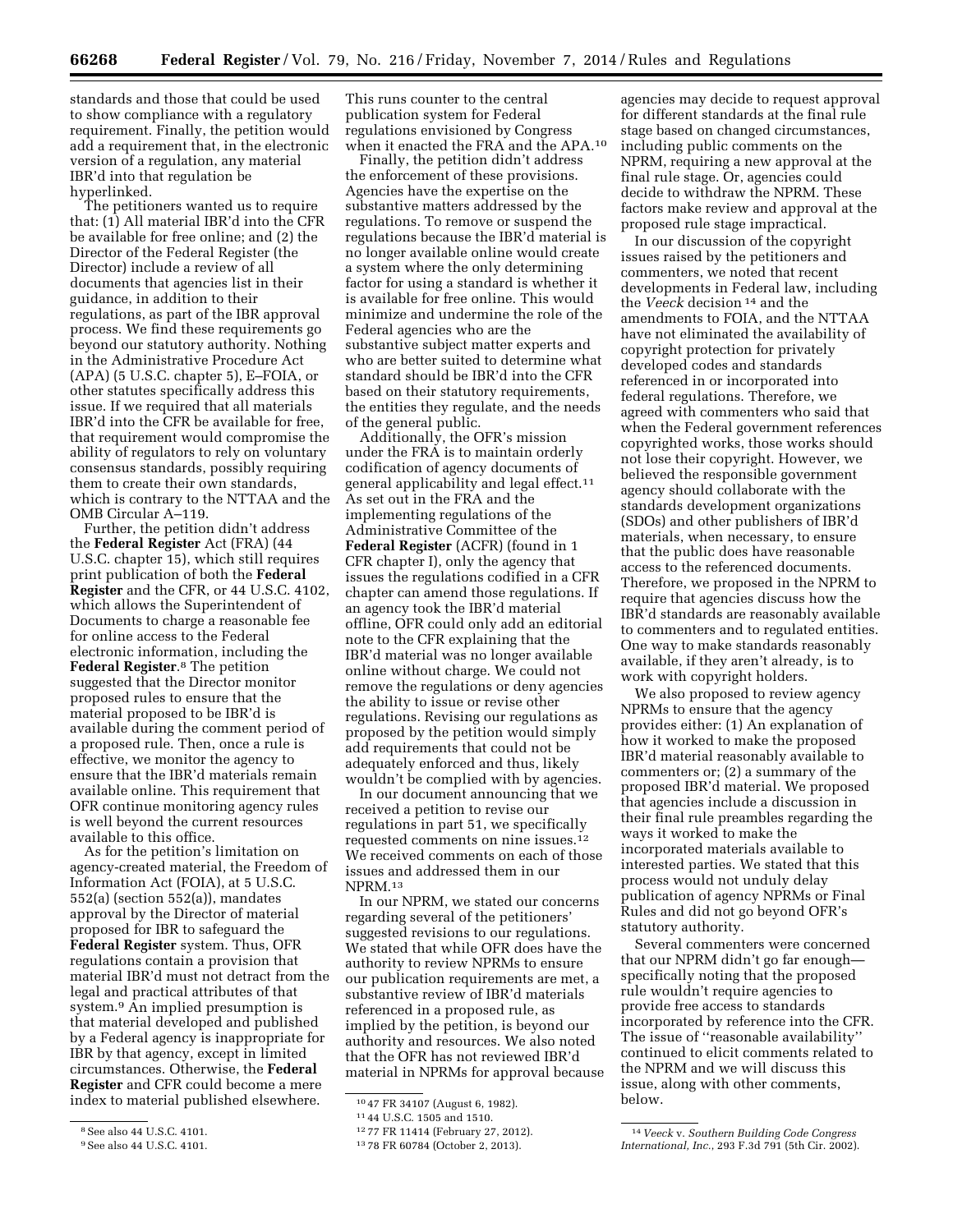Based on comments to our NPRM, we have modified the regulation text slightly so that we now require that if agencies seek the Director's approval of an IBR request, they must set out the following information in the preambles of their rulemaking documents: (1) Discussions of how the materials are reasonably available and, if they aren't, the actions the agency took to make the materials reasonably available to interested parties and; (2) summaries of the content of the materials the agencies wish to IBR.

# **Discussion of Comments**

# *Authority of the Director To Issue Regulations Regarding IBR*

One commenter again alleged that the OFR does not have the proper authority to amend the regulations in 1 CFR part 51.15 As we stated in the NPRM, we disagree with the commenter. Because section 552(a) specifically states that the Director will approve agency requests for IBR and that material IBR'd is not set out in regulatory text, the Director has the sole authority to issue regulations governing the IBR-approval request procedures. We have maintained this position since the IBR regulations were first issued in the 1960's.

The regulations on the IBR approval process were first issued by the Director in 1967 and found at 1 CFR part 20.16 Even though this part was within the ACFR's CFR chapter, the preamble to the document stated ''the Director of the Federal Register hereby establishes standards and procedures governing his approval of instances of incorporation by reference.'' 17 And, while these regulations appeared in the ACFR's CFR chapter, this final rule was issued and signed solely by the Director. These regulations were later republished, along with the entire text of Chapter I, by the ACFR in 1969; 18 however the ACFR stated that the republication contained no substantive changes to the regulations. In 1972, the ACFR proposed a major substantive revision of Chapter I.19 In that proposed rule, the ACFR proposed removing the IBR regulations from Chapter I because ''part 20. . . is a regulation of the Director of the Federal Register rather than the Administrative Committee.'' 20 In that same issue of the **Federal Register**, the Director issued a proposed rule proposing to establish a new Chapter II in Title 1 of the CFR that governed IBR

20 *Id.* 

approval procedures.21 These proposals were not challenged on this issue, so the final rules removing regulations from the ACFR chapter and establishing a new chapter for the Director were published on November 4, 1972 at 37 FR 23602 and 23614, respectively. Thus, it is appropriate for the Director, not the ACFR, to issue the regulations found in 1 CFR part 51.

As for this commenter's concerns regarding following the rulemaking requirements, we believe that we have followed the proper rulemaking procedures as we are required to do and that we have taken into consideration the impact of our revisions on both federal agencies and the public.

# *Class of Persons Affected*

A few commenters suggested that we define ''class of persons affected'' to mean all interested parties. At least one commenter claimed that section 552(a)'s reference to ''class of persons affected'' is broader than just those who must comply with the regulation—that it includes anyone with a ''stake in the content of the IBR materials.'' 22 The commenter based this claim on the phrase in the undesignated paragraph, which provides that if the document doesn't publish in the **Federal Register**  and the person doesn't have actual notice of the document that person may be ''adversely affected'' by the agency document. This commenter claimed that this provision, along with the provision in 5 U.S.C. 702 (allowing persons who have been ''adversely affected'' by an agency action to seek judicial review), demonstrates that ''class of persons affected,'' as stated in the provision allowing IBR, should be read more broadly ''to require availability to those simply 'affected' by the terms of the incorporated material.'' 23

However, the IBR provision contains a slight language change that modifies "affected" by adding the phrase "class of persons.'' This addition could be read as an indication that the IBR material must be reasonably available to those who must directly comply with the regulation. Under the statute, it is acceptable to have material reasonably available beyond the class of persons affected but it is not required.

We continue to have concerns that any definition will fail because it is either too broad to be meaningful or too restrictive to capture a total class. Therefore we decline to define the phrase ''class of persons affected.'' Thus, agencies maintain the flexibility

to determine who is within the class of persons affected by a regulation or regulatory program on a case-by-case basis to respond to specific situations.

# *Reasonably Available*

Several commenters agreed with the petitioners that reasonably available means for free to anyone online, but they provided little or no additional comment on this point. Many of the SDOs supported our proposal and discussed how they are already providing access to their standards that have been IBR'd. One commenter who supported our NPRM noted that reasonably available was highly contentdriven and felt the agency issuing the rule should ensure that the standards are reasonably available.<sup>24</sup> Another agreed with our proposal, stating that agency subject matter experts are suited to determine if a standard should be IBR'd.25

However, some commenters alleged that the only way for OFR to meet its statutory obligation was to deny IBR approval for all standards there were not available for free online. A couple of commenters modified their stance and claimed that OFR has a duty to deny IBR approval for all standards that were not available at no cost to all interested persons. Another suggested that, because of the internet, reasonably available ''with respect to the law must now be understood to mean available with not more than the minimal cost or effort required to travel to a public or government depository library.'' 26

One commenter commented generally on the U.S. tradition to provide ''inexpensive and widespread access to the law.'' 27 This tradition is tied to the current Administration's goal of transparency and accountability. This commenter further stated that the government's decision to regulate by incorporating expensive standards into regulations is similar to charging filing fees and poll taxes and sends a damaging message to the public. Other commenters suggested that our proposal unlawfully delegates the reasonably available determination to agencies. At least one commenter stated that OFR is bound by statute to ensure that materials are reasonably available ''regardless of the effect on the use of voluntary standards.'' 28

Two other commenters vehemently argued that in order to be reasonably

27OFR–2013–0001–0036, see also OFR–2013– 0001–0029.

<sup>15</sup>OFR–2013–0001–0027.

<sup>16</sup> 32 FR 7899 (June 1, 1967).

<sup>17</sup> *Id.* 

<sup>18</sup> 34 FR 19106 at 19115 (December 2, 1969). 19 37 FR 6804 (April 4, 1972).

<sup>21</sup> 37 FR 6817 (April 4 1972).

<sup>22</sup>OFR–2013–0001–0029 at page 13.

<sup>23</sup>OFR–2013–0001–0029 at page 13.

<sup>24</sup>OFR–2013–0001–0030.

<sup>25</sup>OFR–2013–0001–0038.

<sup>26</sup>OFR–2013–001–0029 at page 5.

<sup>28</sup>OFR–2013–0001–0037 at page 2.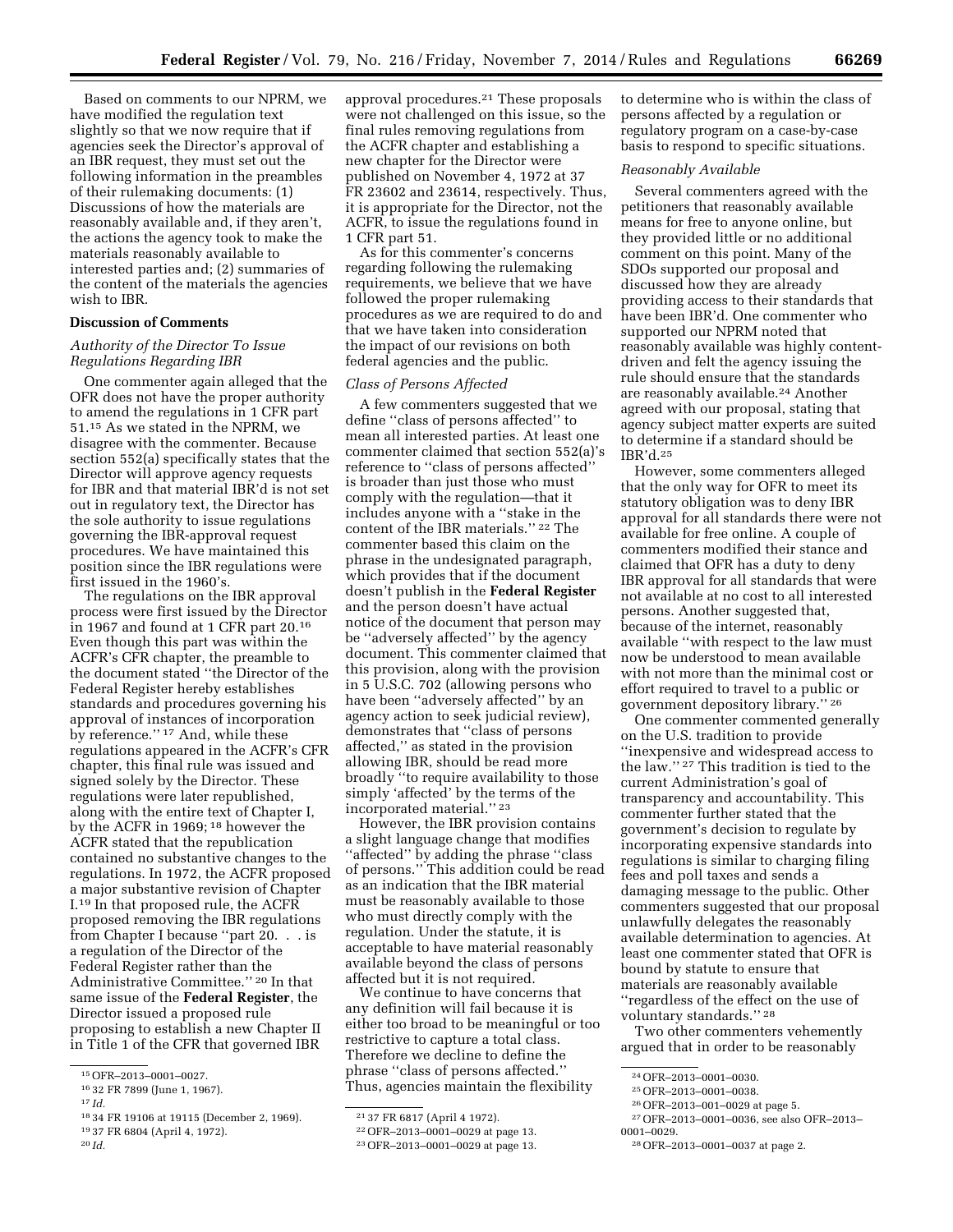available, IBR'd standards must be accessible to all interested parties.29 Both suggested that it is not enough to have material available to be examined at the OFR. One commenter was concerned that our proposal merely asks agencies how they worked with SDOs and other publishers on the access issue.30 This commenter went on to state that this requirement won't provide more consistent availability of standards or ensure that the public has enough information to submit an effective comment. The commenter expressed concern that agencies may, in an effort to save money or time (negotiating with SDOs), decide that despite unsuccessful attempts to make a standard reasonably available, it would still request IBR approval, which we would grant. The commenter further stated ''[a]t root then, access to all incorporated matter should be free, if the evils of 'secret law' OFR was established to resist are to be avoided.'' 31

These commenters appeared to have a fundamental issue with agencies' ability to IBR materials into the CFR. We decline to address whether or not agencies should be allowed to IBR materials into the CFR. This is beyond our authority. In this rule, we balanced our statutory obligations regarding reasonable availability of the standards with: (1) U.S. copyright law, (2) U.S. international trade obligations, and (3) agencies' ability to substantively regulate under their authorizing statutes. To achieve this balance, this rule requires that agencies to discuss how IBR'd materials were made available to parties (and where those materials are located) and to provide a summary of those materials in the preambles of their rulemaking documents. These requirements oblige agencies to provide more information on how they made IBR'd material available and a summary of the material, so the readers can, if they like, find and review the standards. This rule continues to require that agencies provide the OFR with a copy of the standard and maintain a copy at the agency for public inspection; therefore we disagree that this rule is an unlawful delegation of authority to the agencies.

Another commenter adamantly stated that the Director of the Federal Register has the sole authority to set procedures for the approval of agency requests for IBR. This commenter stated that ''reasonably available'' is the sole

statutory criterion for IBR approval so all other considerations must be considered secondarily.32 This commenter went on to state that it is not enough that agencies are required to simply announce the location of IBR'd material.33 The commenter added that our proposal won't work, because requiring a summary of the standards in the preamble does nothing for interested parties 34 ''and would simply represent another wasteful check-off process in the **Federal Register** publication process.'' 35

It is unfortunate that this commenter believed that the publication requirements of the ACFR and Director (found in 1 CFR chapters I and II) are just wasteful check-off processes. The FRA established the ACFR, in part to provide that there was consistency on how agency documents publish in the **Federal Register**. When this Act was amended in 1938 to create the CFR, it provided that the ACFR would issue regulations to carry out the codification of agency documents of general applicability and legal affect.36 As discussed throughout this rule, the FOIA gave the Director the authority to approve agency requests to IBR materials into their regulations.37 Both the ACFR and the Director have throughout the years worked hard to ensure that the publication requirements they issue provide the agencies and the public clarity, uniformity, and consistency to maintain an orderly publication system for federal agency documents and minimize busy work for the agencies.

With respect to this commenter's other issues concerning the Director's authority, as we stated in our NPRM, we are a procedural agency. We do not have the subject matter expertise (technical or legal) to tell another agency how they can best reach a rulemaking decision. There must be a balance between procedural requirements and agencies' substantive statutory authority and requirements. To achieve this balance, we are issuing rules that require

34This commenter goes on to claim that OFR is wrong to assume that agencies would remove online access to IBR'd materials, while in the same comment, stating that the proposal provides agencies no practical incentive to make IBR'd materials reasonably available, implying that without OFR specifically requiring IBR'd materials be available for free online, agencies will do nothing to improve access to standards.

agencies to discuss how IBR'd materials were made available to parties (including where those materials are located) and to summarize those materials in the preambles of their rulemaking documents. We added the summary requirement, not as a replacement for access to the IBR'd standard, but to give the public enough information to know if they need access to the standard. We believe the requirements set out in this rule provide flexibility needed for agencies to determine that IBR'd documents are reasonably available.

Some commenters made a distinction between reasonably available at different stages of rulemaking, suggesting that materials need to be more widely available at no cost during the comment period of a proposed rule.38 These commenters' suggested that reasonably available would be more limited during the effective period of the rule, in part to ease the burden on OFR resources.39 We disagree; distinguishing between the proposed rule and final rule stages of agency rulemakings will require development of a more elaborate approval process that will place additional burdens on agency and OFR staff. In the late 1970s we attempted a more complex approval process that was too difficult to maintain so we revised the IBR approval process in 1982.40

One commenter suggested that we provide a ''safe harbor'' by declaring that any standards provided for free online are deemed reasonably available by the Director.41 This commenter would place the burden of proof on the agency to demonstrate that the materials were reasonably available if they were not available for free online. We decline to follow this suggestion; it creates an uncertainty in the law because no one knows whether an IBR is enforceable or not. It is not clear what would happen if the material was no longer available for free online and the agency didn't certify that it was reasonably available. Under ACFR regulations, we cannot amend another agency's CFR provisions, so at best we would need to add an editorial note after each CFR provision that included IBR'd material that was no longer approved. We would also need to monitor all IBR's to ensure that some information regarding the status of IBR'd materials were maintained.

At least 2 commenters complained that the proposed rule didn't address

<sup>29</sup>OFR–2013–001–0024 and OFR–2013–001– 0029.

<sup>30</sup>OFR–2013–001–0029.

<sup>31</sup>OFR–2013–001–0029 at page 3.

<sup>32</sup>OFR–2013–0001–0004.

<sup>33</sup> Id. At page 1. Citing Senator report No 88–1219 at 4 (1964) and the 1967 Attorney General's Memorandum on the Public Information Section of the Administrative Procedure Act (1967).

<sup>35</sup>OFR–2013–0001–0004 at page 4.

<sup>36</sup> 44 U.S.C. 1510.

<sup>37</sup> 5 U.S.C. 552(a).

<sup>38</sup>OFR–2013–0001–0022 and OFR–2013–001– 0007.

<sup>39</sup>OFR–2013–001–0007 at page 3.

<sup>40</sup> 47 FR 34108 (August 6, 1982).

<sup>41</sup>OFR–2013–001–0007 at page 6.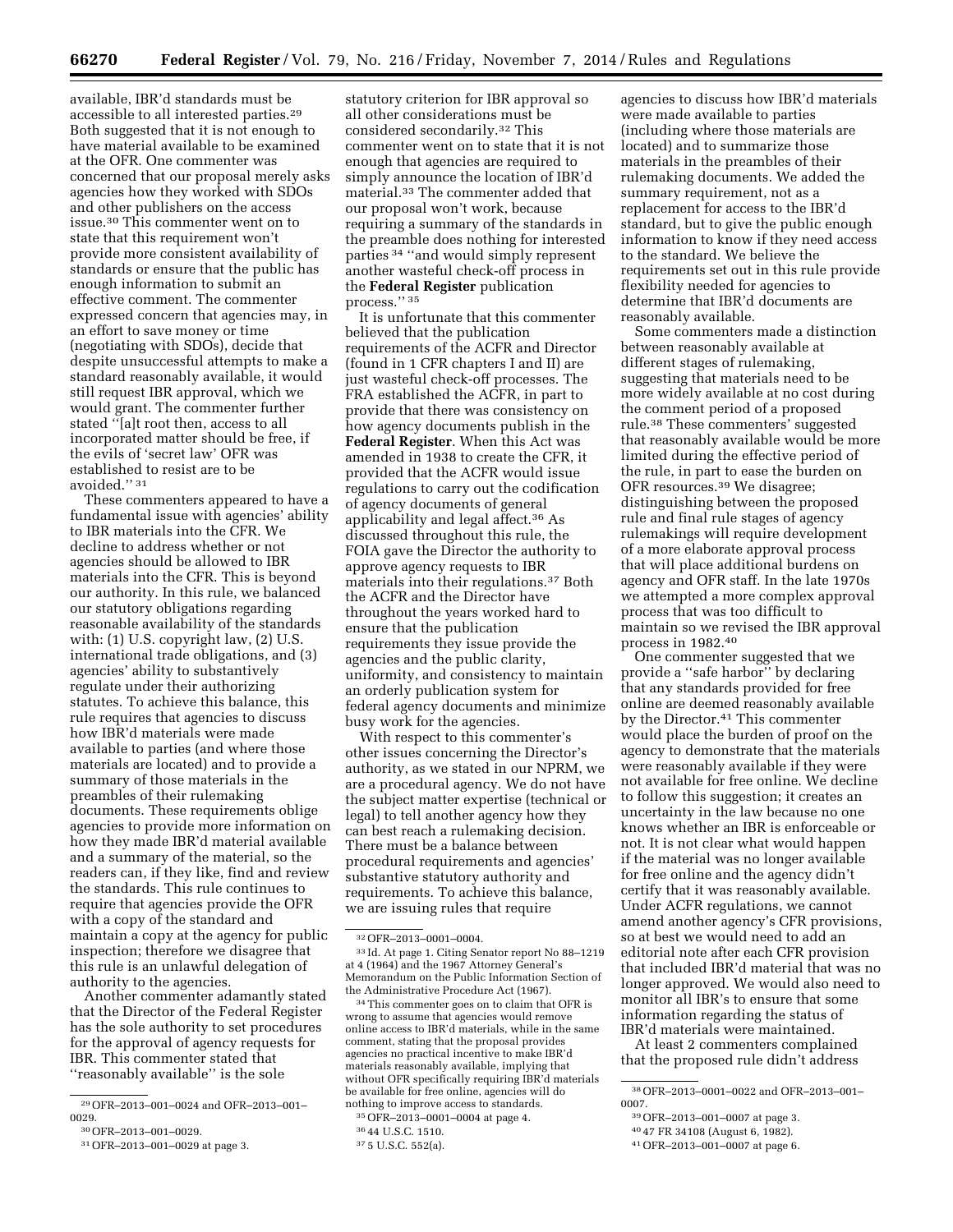the reasonable availability of the standards once the final rules were codified in the CFR. One commenter stated that ''the CFR has been transformed from a mechanism to inform citizens into a profit opportunity for a few private organizations.'' 42 Another commenter suggested that agencies post the text of the standards on their Web sites to ensure that text of the IBR'd standards is available while the rule is codified in the CFR.43 As an alternative, the commenter states that materials could be posted on SDOs Web sites so long as agencies certify, each year, that IBR'd materials are still on the SDOs Web site.

We note that even if agencies decide to repackage the text of standards they wish to IBR, they must ensure that this repackaged text meets the requirements in 51.7 and 51.9 or we will not approve the agency's IBR request. As for the suggestion that agencies annually certify that IBR materials are reasonably available—we have already demonstrated that is not a viable option. From 1979 through 1982, we approved material IBR'd on a yearly basis, as part of a comprehensive review of all material IBR'd and a review of the overall approval process.44 It soon became clear that a one-year review was neither practical nor efficient. We chose not to extend the program but to return to the original process. As we stated above, the orderly codification requirements of the FRA and the ACFR prohibit us from amending another agency's regulations so it is not clear how the expiration of an IBR approval would be identified in the CFR without undermining orderly codification and without returning to an approval system that has already failed.

#### *Access*

Several commenters specifically discussed access as part of their comments addressing reasonably available. Many commenters agreed with the petitioners, stating that the law must be accessible and free to use, therefore IBR'd standards should also be freely available to anyone wishing to review them. One commenter stated that free access to IBR'd standards strengthens the capacity of public interest groups to engage in the rulemaking process and work on solutions to public policy issues.<sup>45</sup> Another stated that the public's right to access the content of regulations, including IBR'd material, is ''a critical

- 44 44 FR 18630, as corrected at 44 FR 19181.
- 45OFR–2013–0001–0031.

safeguard to agency capture and other government issues.'' 46 Other commenters generally agreed with our NPRM, stating that reasonable availability and transparency did not automatically mean free access 47 and supporting the idea that agencies need flexibility to work with the SDOs to provide access to standards.48

A number of SDOs commented specifically on access and discussed how they make their standards available online.49 One stated that access should not require the loss of copyright protection.50 One SDO board stated that they make standards available in the following ways: Online sales; classes; limited-time, no-cost, no-print electronic access; membership in the organization, and the ability to request fee waivers.51 Another standards organization stated that its standards are available through third party vendors.52 It also stated that the headings and outlines of its standards are freely available and that it also provides readonly online access to its standards. Another also stated that it provides nocost read-only online access to its standards and also provides scopes and summaries of each standard on its Web site.53 One stated that access is important but shouldn't undermine or dismantle the public-private partnership that currently exists to create highquality technical standards.54 To support access and agency efforts to update standards referenced in regulations, it makes immediate past versions of its standards available for review in online in RealRead. Further, older standards can be purchased and it will work with agencies to expand its titles in RealRead.55

OFR applauds all the efforts of these private organizations to make their IBR'd standards available to the public. We encourage agencies and SDOs to continue to ensure access to IBR'd standards.

One commenter stated that summarizing the documents isn't enough; regulated entities must have access to the actual documents and these documents must be available free to the public in at least one location as

- 52OFR–2013–001–0035.
- 53OFR–2013–001–0025.
- 54OFR–2013–0001–0028.
- 55 *Id.*

long as the rule is effective. Since it is hard to access the copies at the National Archives, we require that agencies maintain a copy of the documents they IBR. We retained the requirements in this rule that agencies retain a copy of the IBR'd standard for inspection and provide the OFR a copy of IBR standards.

Another commenter believed that access to standards on SDOs Web sites is insufficient to meet the reasonably available requirement at any stage of the rulemaking process because the SDO can remove the standard or charge for access to it at any time.56 In addition, this commenter believed that SDOs requirement that individuals sign a release to access the read-only standard may deter the public or small businesses from accessing standards. If the SDO does remove standards from its Web site, the only option, according to this commenter, is to travel to our offices in Washington, DC to review them.

We have no authority to require SDOs to upload and maintain their standards on their Web sites, and while this is one way to demonstrate access, it is not the only way to show reasonable availability. To improve access to standards and provide the public more information on how to access the standards, this rule requires that agencies discuss how the standards were made available during the lifecycle of the rule. We also require that agencies provide a summary of the standard in the preamble to allow readers to make their determination on whether to access a standard to assist in drafting a comment on a particular rulemaking project. We disagree with the commenter's assertion that the only place interested parties can access standards, if they aren't available online, is at our office in Washington, DC. As mentioned above, we kept the requirement that agencies retain a copy of the IBR'd standard for inspection and provide the OFR a copy of IBR'd standards. Further, material remains available through SDOs and usually, if a standard has been discontinued, through resellers.

Another commenter recommended that OFR adopt an IBR approval program based on contingent approvals. The commenter suggested that OFR's IBR approval be effective only as long as the standard is freely available. If the public can't access a standard for free, then the IBR approval ''would

<sup>42</sup>OFR–2013–0001–0012 at page 5.

<sup>43</sup>OFR–2013–0001–0024.

<sup>46</sup>OFR–2013–0001–0029 at page 11.

<sup>47</sup>OFR–2013–0001–0033.

<sup>48</sup>OFR–2013–0001–0020 and OFR–2013–0001– 0018.

<sup>49</sup>See, OFR–2013–001–0017, OFR–2013–001– 0020, OFR–2013–001–0027 and OFR–2013–001– 0028.

<sup>50</sup>OFR–2013–0001–0018.

<sup>51</sup>OFR–2013–001–0023.

<sup>56</sup>OFR–2013–0001–0036. The commenter also asserted that the SDO standards development processes doesn't balance all interests reliably so the public needs complete access to the standards to make sure the agencies are ''acting appropriately in relying upon these standards.'' At page 5.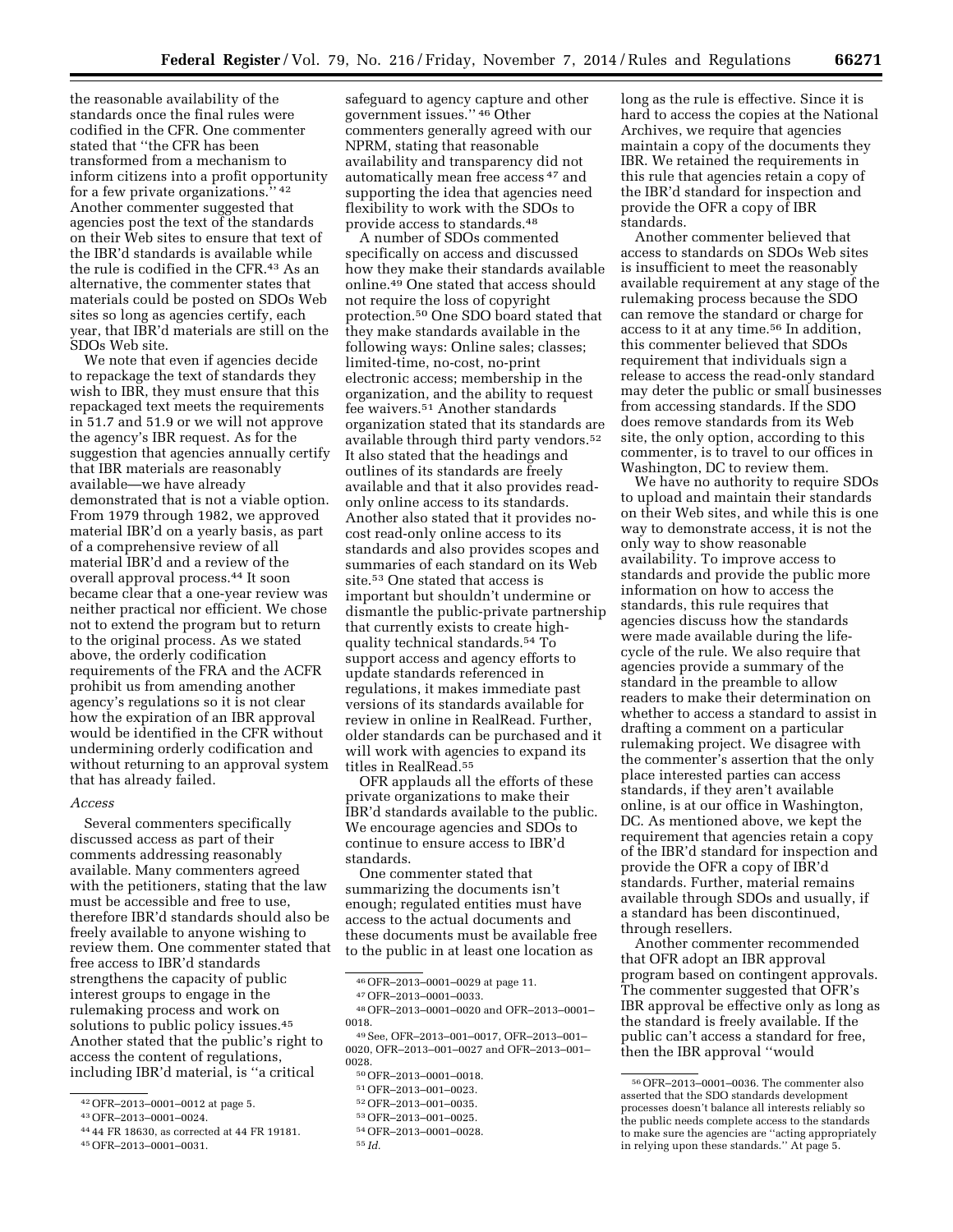evaporate.'' 57 The standard would not be legally IBR'd and would be unenforceable. The commenter stated that the statute doesn't prohibit an approval that would be revoked automatically and that revocation could be privately enforced by individuals using the Federal courts. The commenter asserted that these contingent approvals would not drain OFR resources because the revocation of the IBR approval would be automatic and immediate. It would provide an incentive for both the agencies and the SDOs to ensure continued free online access because standards that weren't freely available online would not be enforceable.

We disagree with these commenters' assertion that we can delegate our enforcement authority to private entities without ''final reviewing authority over the private party's actions.'' 58 Even if we could, it would create uncertainty in the law because no one would know whether an IBR is effective and enforceable or not. There is no way we can track and review all Federal court cases for IBR'd material. We also can't resolve conflicts between Circuits. Finally, even with a definitive court decision, we couldn't amend another agency's regulations. So the system this commenter suggested is less transparent and accessible than the current IBR approval process.

#### *Costs of Standards*

Several commenters discussed the costs of the standards in their comments on our NPRM.59 Some raised concerns that SDOs were charging monopoly prices for standards 60 or using copyright as a device to make money and fund SDO operations.61 Others were of the opinion that any charge for an IBR'd standard effectively hides the law behind a pay wall which is illegal and means the standard is not available.62 At least one commenter stated that while

*Stanton,* 54 F.Supp2d 7, 18 (D.D.C. 1999). 59At least 2 comments stated that FOIA

envisioned that IBR'd standards would be commercially available through a subscription service, not held for individual sale, suggesting that purchasing a subscription could be more affordable than purchasing each individual standard, see OFR–2013–001–0024 and OFR–2013–001–0029. We note that we received comments to our initial request for comments on the petition that suggested obtaining access to subscriptions services for certain IBR'd materials is not substantially cheaper and sets up other road blocks for entities wishing to purchase only one particular standard.

61OFR–2013–001–0019.

62See generally, OFR–2013–001–0024, OFR– 2013–001–0036, OFR–2013–001–0029, OFR–2013– 001–0004, OFR–2013–001–0021, and OFR–2013– 001–0037.

there was a need to charge a reasonable fee to recover printing costs, this no longer applies where technology now enables the storage and retrieval of large amounts of data at virtually no cost.63 This commenter suggested that giving the public free access to the standards would not ''undermine incentives to participate in the voluntary standards development process.'' 64

As we stated in our NPRM, these materials may not be as easily accessible as the commenters would like, but they are described in the regulatory text in sufficient detail so that a member of the public can identify the standard IBR'd into the regulation. OFR regulations also require that agencies include publisher information and agency contact information so that anyone wishing to locate a standard has contact information for the both the standard's publisher and the agency IBRing the standard.

A couple of commenters suggested that OFR needs to proceed with caution and consider the costs of IBR'd standards, including extra compliance costs for small businesses in highly regulated areas.65 At least 2 commenters suggested that OFR must consider the cost of the standard and the price of access, including the cost of travel to Washington DC to examine the standard, when deciding whether to approve an agency request to IBR standards.66

Expanding on this idea, one commenter stated that OFR is allowing agencies to IBR standards that must be purchased, therefore OFR needs to make sure the regulatory requirements are set out in the rule in enough detail that people can understand those requirements.67 This commenter also insisted that, as part of the approval process, agencies must state the cost of the standard before they receive approval and certify that if the price changes or if the standard isn't available the regulation is unenforceable to ensure the reasonable availability of the IBR's standard during the entire lifecycle of the rule.<sup>68</sup>

Another commenter stated generally that the cost of buying the standard is less than the cost of complying with the regulation.69 One of these commenters

<sup>63</sup> OFR–2013–001–0034.<br><sup>64</sup> OFR–2013–001–0034.<br><sup>65</sup> OFR–2013–001–0019 and OFR–2013–001– 00319. See also OFR–2013–001–0029, this commenter specifically referenced technical standards, saying they must be available to the public, and stating that the compliance obligations

stated that OFR needs to review the standards for costs to the affected industries and look for any potential conflicts in regulations along with formally defining ''reasonably available.'' 70

One commenter stated that free and online would compromise the ability of regulators to rely on voluntary consensus standards.71 This commenter stated that revenue from sales, along with providing salaries, benefits facilities, global development and training, and also supports the broader mission of professional engineering societies and funds research for standards and technology. Finally, this commenter suggested that there may also be a potential downstream impact threatening billions of dollars in global trade and the development of internationally harmonized safety requirements.

Another commenter supported purchasing standards at the final rule stage.<sup>72</sup> This commenter expressed concern that organizations that rely on sales of standards may go out of business if they can't raise revenue from sales of standards. The commenter noted that corporate sponsors could be used to raise the revenue needed but that this might lead to standards that favored the corporate sponsor, whereas obtaining the revenue from the government could lead to the development of standards based on politics.

To address the concerns mentioned in comments from SDOs, one commenter stated that the SDOs whose business models are based on sales of their standards may have some negative economic impact in the short term.73 This commenter saw no long term negative economic impact on the SDOs, because requiring the standards to be posted as read-only files still allows SDOs to sell hard copies as business will still need to highlight and annotate the standard.74 Additionally, SDOs exist to fill a business needs that are separate from government regulation and these needs continue to exist even if read-only access is given to standards. In cases where the standard wasn't developed to become part of regulations, agencies should seek a license, although the commenter admitted that the licensing fees could be cost- prohibitive for small agencies.

While technological (and publication) costs continue to decrease, these

<sup>57</sup>OFR–2013–0001–0004 at pages 4–5. 58*National Park and Conservation Ass'n* v.

<sup>60</sup>OFR–2013–001–0012.

<sup>66</sup> OFR–2013–001–0021.<br><sup>67</sup> OFR–2013–001–0029. <sup>68 *Id*</sup>

<sup>69</sup>OFR–2013–001–0023.

<sup>70</sup>OFR–2013–001–0023.

<sup>71</sup>OFR–2013–001–0038.

<sup>72</sup>OFR–2013–001–0022.

<sup>73</sup>OFR–2013–001–0029.

<sup>74</sup> *Id.*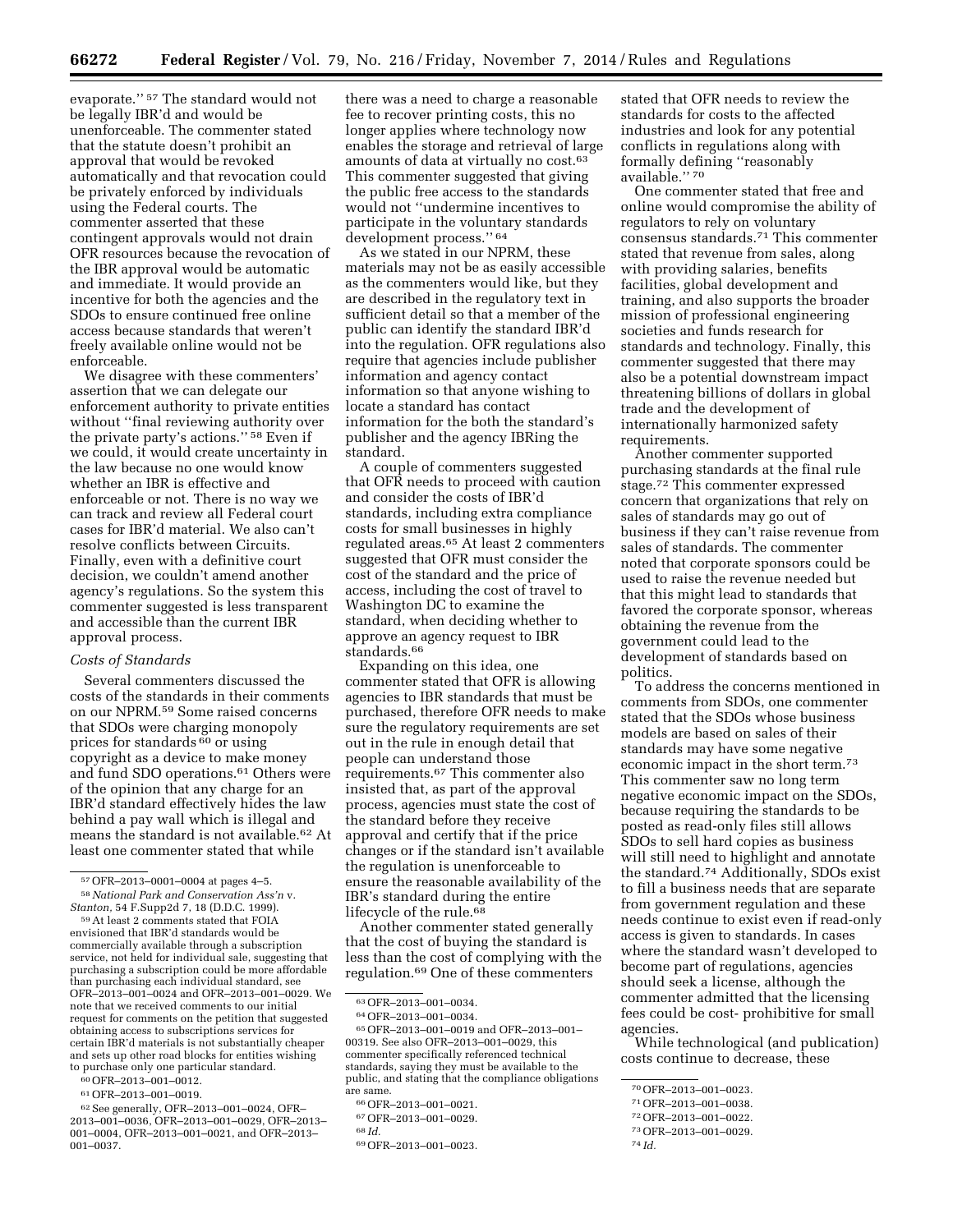commenters addressed only the cost of making something available online and did not address costs associated with creating the standard or providing free access to it. OFR staff do not have the experience to determine how costs factor into development of, or access to, a standard for a particular regulated entity or industry. Thus, this rule doesn't specifically address the costs associated with an IBR'd standard, which allows the agencies flexibility to address cost concerns when exercising their authority to issue regulations.

As we stated in our proposed rule, OFR is a procedural agency. We do not have the subject matter expertise (technical or legal) to tell another agency how they can best reach a rulemaking decision. Further, we do not have that authority. Neither the FRA, the FOIA, nor the APA authorizes us to review proposed and final rulemaking actions for substance. We agree that agencies should consider many factors when engaging in rulemaking, including assessing the cost of developing and accessing the standard. Thus, we are requiring agencies to explain why material is reasonably available and how to get it, and to summarize the pertinent parts of the standard in the preamble of both proposed and final rules.

#### *Other Issues*

a. Constitutional Issues

#### b. Copyright Issues

- c. Outdated standards IBR'd into the CFR d. Incorporation of guidance documents and the use of safe harbors
- e. Indirect IBR'd standards
- f. Data and studies used to create standards
- g. Section-by-section analysis of the regulatory text

#### *a. Constitutional Issues*

A couple of commenters suggested that our proposal was Constitutionally suspect, claiming that it violates Due Process, Equal Protection, and First Amendment rights.75 They claimed that the public's inability to access standards for free online creates due process concerns, because due process requires notice of obligations before the imposition of sanctions. Having to pay fees for standards creates obstacles and impacts notice, which in turn creates due process problems. They claimed there might be a First Amendment issue because the public can't discuss or criticize regulations if they don't know what they are. Finally they argued that equal protection and due process are jeopardized when some people can purchase the law and others can't. One

commenter stated that access to the standards in Washington, DC is not sufficient when the rule applies nationwide, because people have to travel to DC to view the standard and traveling costs money. Therefore, they argued, OFR needed to take those travel costs into account when approving agency requests to incorporate documents by reference into the CFR.

Constitutional issues were raised in earlier documents as well. Commenters to the request for comments on the petition argued that the government could simply exercise the Takings Clause of the 5th Amendment.76

While we don't speak for the Federal Government as a whole, we see no reason why the government would exercise the Takings Clause. However, we note that this rule continues to require that agencies provide us a copy of all documents they wish to IBR into the CFR. Agencies must also maintain at least one copy of all IBR'd standards for public inspection at their agency. They must also provide their contact information along with contact information for the OFR and the standards' publishers in the regulatory text. Anyone can contact any of these 3 groups with questions regarding access to the documents IBR'd by an agency into the CFR, so access is not restricted to the Office of the Federal Register in Washington, DC.

Further, nothing in this rule prevents the public from discussing or criticizing any Federal regulations. By requiring agencies to add to the preamble a discussion of how to examine or obtain copies of standards referenced in their rulemaking documents, along with summaries of those standards, we are ensuring that members of the public have more information for determining if the summary is sufficient or if they need (or just want) to contact the agencies with questions on how to access the IBR'd standards.

#### *b. Copyright Issues*

Several commenters claimed that once a standard is IBR'd into a regulation it becomes law and loses its copyright protection and, therefore, that IBR'd standards must be available for free online without any further discussion. Other commenters 77 stated that the public is the owner and author of the regulations and thus has the right to know the law, relying on the *Veeck*  case.78 At least one commenter stated that the law is in the public domain and therefore not ''amenable to copyright.'' 79

Several commenters appeared to argue that the *Veeck* case demonstrates that SDOs have survived and grown over the years despite not having copyright protection awarded by a court because SDOs still create and charge for standards even after the Veeck decision; that the complexity of the modern age requires that agencies standardize across the Federal government, thus compelling the use of standards; and that SDOs can annotate their standards and charge fees for those annotations. These commenters' conclusion seemed to be that SDOs will continue to create standards and push for their incorporation into Federal regulations. Therefore, OFR must require that only standards available for free online are eligible for IBR approval.

One commenter referenced the NTTAA 80 and stated that since this statute says agencies shouldn't use standards in a way inconsistent with applicable law, therefore if agencies can't use the standard without violating copyright law, then the agency shouldn't IBR that standard.<sup>81</sup>

As we stated in our NPRM, recent developments in Federal law, including the *Veeck* decision 82 and the amendments to FOIA, and the NTTAA have not eliminated the availability of copyright protection for privately developed codes and standards that are referenced in or incorporated into federal regulations. Therefore, we cannot issue regulations that could be interpreted as removing copyright protection from IBR'd standards. We recommend that the responsible government agency collaborate with the SDOs and other publishers of IBR'd materials to ensure that the public does have reasonable access to the referenced documents. Therefore, in this final rule we require that agencies discuss how the IBR'd standards are reasonably available to commenters and to regulated entities. One way to make standards reasonably available, if they aren't already, is to work with copyright holders.

One commenter stated that since it is the text of standards that must be available (citing *Veeck* for the proposition that the law is not subject to copyright law), agencies should copy the text of IBR'd standards and place the

<sup>75</sup>OFR–2013–0001–0029 and OFR–2013–0001– 0036.

<sup>76</sup> 78 FR 60791 (October 2, 2013).

<sup>77</sup>OFR–2013–0001–0029.

<sup>78</sup> *Veeck* v. *Southern Building Code Congress International, In*c., 293 F.3d 791 (5th Cir. 2002).

<sup>79</sup>OFR–2013–0001–0012.

<sup>80</sup> 15 U.S.C. 3701 et seq.

<sup>81</sup>OFR–2013–0001–0004.

<sup>82</sup>One commenter stated that OFR needs to show that the 5th Circuit didn't consider specific arguments, and, that if we don't, we can't reject the decision of the court. See OFR–2013–0001–0021. We disagree.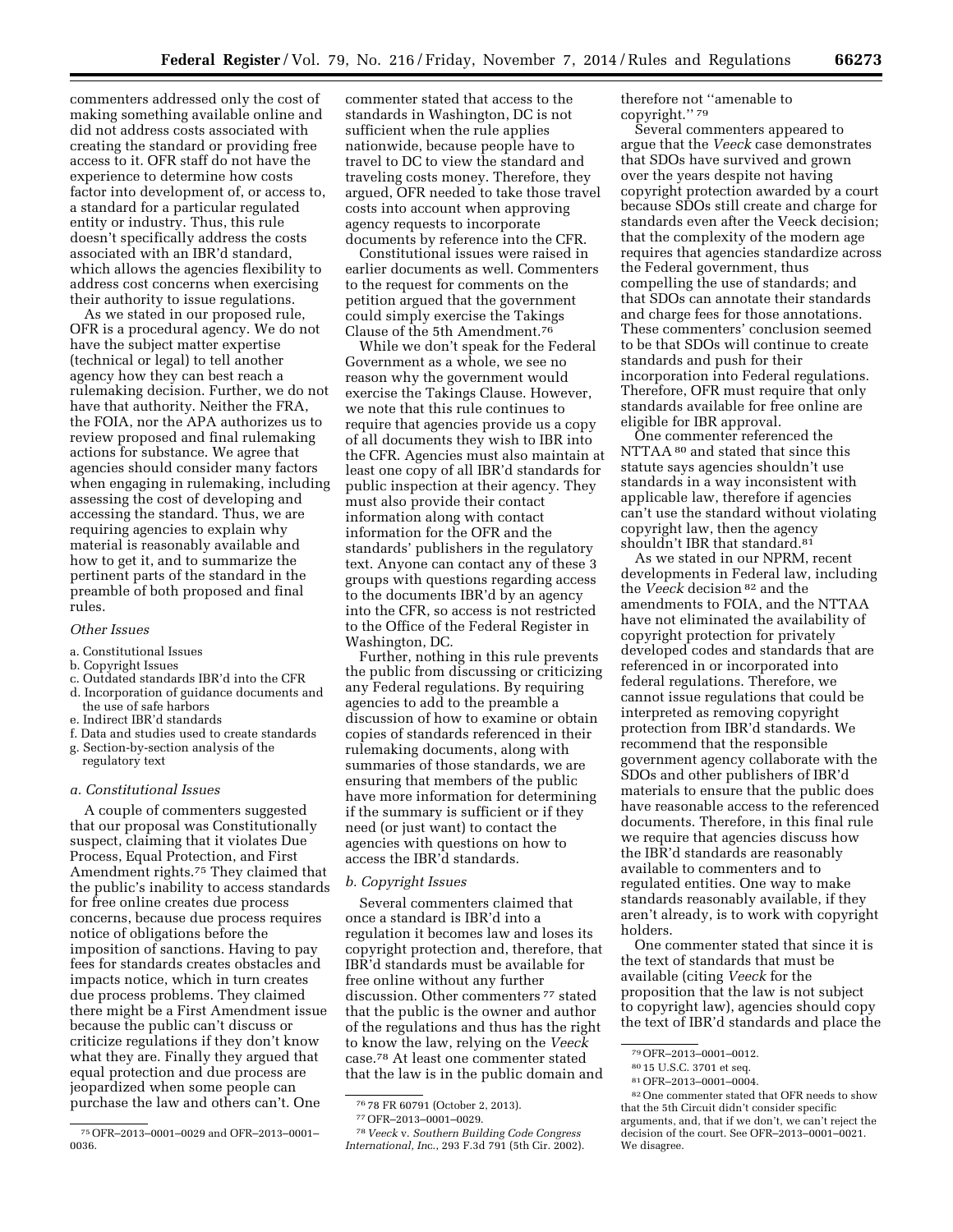text online. In a footnote, the commenter suggested that OFR require agencies to place the text of their ''regulatory obligations'' in their online dockets. This way the ''text of the legal obligation and not the standard as such'' is available online for free.<sup>83</sup>

We leave it to the agencies to determine if they should follow this commenter's suggestion. We do note that agencies requesting IBR approval must follow the requirements set out in part 51, including § 51.9, requiring very specific information about the standard, so that the standard and ''regulatory obligations'' can be clearly identified.

# *c. Outdated Standards IBR'd Into the CFR*

A few commenters again mentioned that some of the standards IBR'd into the CFR were outdated or expressed concern that agencies were failing to update the IBR references in the CFR. The orderly codification requirements of the FRA and the ACFR prohibit us from amending another agency's regulations,84 so we cannot take unilateral action. Further, we don't have the authority to decide that a newer version of a particular standard serves the same purpose as an older version; that determination is solely for the agency. However, we continue to provide support and assistance to agencies that are implementing or updating regulations with IBR'd material. We contact agencies and let them know if we hear from someone that a standard is difficult to find. We also refer callers to our agency contacts.

One commenter stated that two-thirds of IBR'd standards were published in 1995 or earlier, thus, these standards are no longer available except at the National Archives and Records Administration.85 The commenter suggested that to address this issue OFR needs to include a sunset provision in part 51 to limit the duration of an IBR approval or to require that agencies certify for each annual edition of the CFR that standards IBR'd are still available. From 1979 through 1982, we approved material IBR'd on a yearly basis, as part of a comprehensive review of all material IBR'd and a review of the overall approval process.86 We initially established the annual review for only 3 years, but it soon became clear that a one-year review was neither practical nor efficient. We chose not extend the

program at the end of 3 years but to return instead to the original process.87

As we stated above, the orderly codification requirements of the FRA and the ACFR prohibit us from amending another agency's regulations 88 so it is not clear how the expiration of an IBR approval would be identified in the CFR without undermining orderly codification and without returning to an approval system that has already failed.

# *d. Incorporation of Guidance Documents and the Use of Safe Harbors*

While some of the commenters approved of our proposal and its rejection of the notion that IBR standards should be removed from regulations and incorporated into agency guidance,89 one commenter modified the argument and suggested that OFR needs to adopt the formal stance that ''incorporated standards do not create legal obligations, as such, rather identify appropriate means for achieving compliance with regulatory requirements that are independently and fully stated in public law.'' 90 This commenter suggested that adopting this proposition would bring our requirements in line with the European Union's stance on incorporation by reference. The commenter then went on to describe the way the EU countries develop standards and recommended that the U.S. adopt that model of standards development. However, the OFR has no statutory authority to completely change the way standards are developed in the U.S. We continue to maintain that the explicit statutory language of section 552(a) applies when agencies request to IBR materials into the CFR. Therefore, we have no authority to approve IBRs of standards into agency guidance documents.

The commenter continued by stating that OFR cannot, in its regulations, allow materials that are copyrighted to become binding legal requirements through IBR. They also stated that OFR needs to accept the IBR of guidance documents that are not legally binding and limit the IBR'ing of required standards to ones that are available for free online.<sup>91</sup>

This commenter went on to state that section 552(a)(1) clearly allows for the IBR of guidance documents, stating that ''part 51's refusal to consider these IBRs is unprincipled and unjustified.'' 92 This

- 90OFR–2013–001–0024 at page 2.
- 91 *Id.* at page 2, OFR–2013–001–0004.

commenter then listed the merits of IBR'ing of guidance documents, for example, no copyright issues and ease for agencies to update the reference when the standards are updated.

Agencies are not required to request IBR approval for guidance documents referenced in their regulations. Currently, if materials that are published elsewhere are referenced as guidance documents in regulatory text or a CFR appendix, agencies are not required to submit an IBR request; they must simply add information on how to obtain the guidance material in the regulatory text. This requirement is less stringent than IBR approval and we see no reason to change our policy at this time. While this commenter is correct that in the past we have approved IBR in limited instances for guidance documents, there has never been a requirement in our regulations that guidance documents must obtain IBR approval; that is because not all agency guidance documents or the materials referenced in those documents are published or referenced in the **Federal Register**. Regardless, any requests for IBR must still meet the requirements of part 51 and any changes to the CFR or a CFR appendix must publish in the Rules and Regulations section of the **Federal Register**. That publication requirement will increase the time it takes to update IBR'd guidance documents and may not provide the flexibility to update guidance the commenter hoped for.

This commenter also suggested that we don't understand the law and that we believe that guidance documents aren't regulatory.93 However, we do understand the concept that guidance documents are not requirements and if agencies try to enforce them as binding, private entities can sue the agency.

Both the FRA and the APA require that documents of general applicability and legal effect be published in the **Federal Register** and codified in the CFR. In general, agencies are not required to codify their guidance documents, policy letters, or directives in the CFR and thus, they might not be published in the **Federal Register**.94 Nor

<sup>83</sup>OFR–2013–001–0024 footnote 23 at page 8.

<sup>84</sup> 44 U.S.C. 1510 and 1 CFR part 21.

<sup>85</sup>OFR–2013–001–0024.

<sup>86</sup> 44 FR 18630, as corrected at 44 FR 19181.

<sup>87</sup> 47 FR 34108.

<sup>88</sup>OFR–2013–001–0024.

<sup>89</sup>OFR–2013–001–0030.

<sup>92</sup> *Id.* at page 3.

<sup>93</sup> *Id.* at page 8.

<sup>94</sup>ACUS Recommendation 76–2 (41 FR 29653, July 19, 1976) recommends that agencies publish their statements of general policy and interpretations of general applicability in the **Federal Register** citing 5 U.S.C. 522(a)(1)(D). This recommendation further recommends that when these documents are of continuing interest to the public they should be ''preserved'' in the CFR. 41 FR 29654. The recommendation also suggests that agencies preserve their statements of basis and purpose related to a rule by having them published in the CFR at least once in the CFR edition for the year rule is originally codified. Many agencies have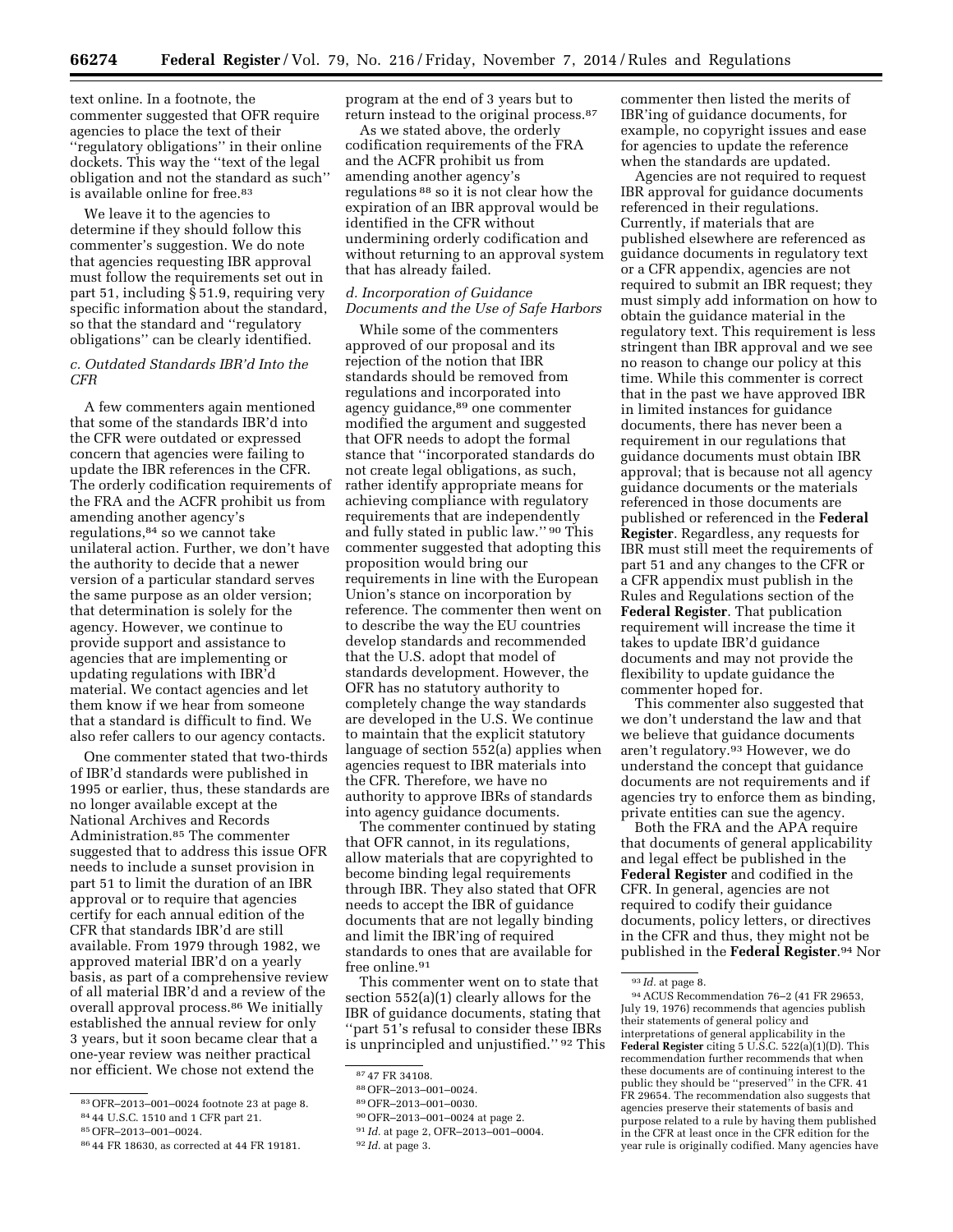are they required to formally request approval for standards referenced in the CFR that are not binding requirements. OFR has long interpreted section 552(a)'s use of the term ''affected'' to be related to binding requirements that have an effect on parties. Thus, we haven't required that references in the CFR to standards for guidance purposes go through IBR approval. We do not have the staff or other resources needed to approve IBR requests for documents that are guidance rather than documents that are requirements. As we mentioned above, agencies can already reference those documents in the CFR without going through the formal IBR review process. Thus, is not clear why agencies would need IBR approval for these nonregulatory documents.

One commenter stated that there is no distinction between a regulatory standard and a safe harbor.<sup>95</sup> This commenter stated that a safe harbor in regulatory text will bind the agency to accept actions that are within the safe harbor as compliance. Thus, the safe harbor will dominate as the compliance method. Therefore, this commenter believed that all requirements suggested for IBR'd standards (most importantly that they must be available for free online) also apply to safe harbors. We agree that this is a concern, however we don't see that this specific issue is covered by part 51.

#### *e. Indirect IBR'd Standards*

At least 4 commenters raised the issue that some of the IBR'd standards also reference other standards in their text. A couple of these comments suggested that the OFR deny IBR approval unless all standards are available for free online, including those referenced within the standard the agency is seeking IBR approval for. At least, one of the commenters stated that obtaining IBR'd material can cost several thousands of dollars a year.

As we stated in our proposed rule, our regulations have never contained any provision to allow for IBR of anything but the primary standards and, as a practical matter, we have no mechanism for approving anything but those primary standards. The OFR is a procedural agency and we do not have subject matter or policy jurisdiction over any agency or SDO. We must assume that agencies have fully considered the impact of any document (including material IBR'd) that they publish in the **Federal Register**. In many

instances, agencies reference third-party standards in their NPRMs, so both the general public and the regulated public can review and comment on those standards before they are formally IBR'd in the CFR. We do not review material submitted for IBR to determine if that material also has other materials included; we look only at the criteria set out in our regulations. Determining that an agency intends to require some type of compliance with documents referenced in third-party standards is outside our jurisdiction; similarly, we cannot determine whether or not the subject matter of a third-party standard is appropriate for any given agency.

What these commenters suggested would require that OFR substantively review each standard IBR'd to determine if it references other standards and then determine if those standards are required to comply with the IBR'd standard and the agency's regulations. That is beyond the authority and subject matter expertise of this office and would increase the review time required to process IBR approval requests. Therefore, we continue our practice of reviewing approval requests only for standards directly IBR'd into the CFR.

# *f. Data and Studies Used To Create Standards*

At least 2 commenters suggested that a condition of IBR approval must be that data and studies relied on to create the standard must be available for free online during the comment period of the NPRM, citing *Portland Cement Ass'n* v. *Ruckelshaus* 486 F.2d 375 (DC Cir 1973). They also stated that agencies should be required in their NPRM preambles to ''include specification of the means by which would-be commenters can gain access to the studies and data on which the standard proposed to be incorporated is based'' without incurring a significant fee.<sup>96</sup> They claimed that without this requirement interested persons cannot meaningfully comment on an agency's NPRM.

The APA, other statutory authorities, and case law have continually stood for the proposition that the publishing agencies, not the OFR, are responsible for ensuring that the public has appropriate information to provide comments on their proposed rules. The task of ensuring agencies provide access to data and to the studies that were used to develop materials incorporated by reference is beyond our statutory authority and resources. Therefore, we

decline to revise the regulations to require that the materials used to develop standards be available for free online.

# *g. Section-by-Section Analysis of the Regulatory Text*

Several commenters had comments on specific sections set out in our NPRM. We address those comments by section below.

# Section 51.1(b)

Some commenters suggested that we add the E–FOIA and the E-Government Act 97 to our list of authorities in § 51.1(b), claiming that our refusal to do so ''reveal[s] OFR's regrettable indifference to the realities of the Information Age.'' 98 It is not clear where these commenters would have us reference these statutes. Our statutory authority appropriately references section 552(a), which grants the Director the authority to approve agency requests for IBR into the CFR. If the commenters were focusing on the text of § 51.1(b), what they fail to take into account is that this section specifically lists authorities that directly relate to the requirement that certain documents be published in the **Federal Register**. Paragraph (b)(4) allows for us to review based on Acts other than the FRA that require publication in the **Federal Register**. Since this paragraph (b)(4) can be read broadly to include many different statutes, we do not believe we need to specifically reference these statutes.

#### Section 51.1(e)

One commenter stated that paragraph (e) of § 51.1 was confusing because it states that use of the phrase ''incorporation by reference'' by itself does not mean the Director has approved an agency request for incorporation by reference. The commenter suggested that this paragraph be removed.

The CFR uses the phrase ''incorporation by reference'' throughout its titles even when this phrase does not mean incorporation by reference pursuant to section 552(a). For example, the Federal Acquisition regulations in Title 48 of the CFR and 40 CFR 1502.21 (which discusses incorporating materials by reference into agency environmental impact statements) both use the phrase ''incorporation by reference'' in ways unrelated to the use of the ''incorporation by reference'' described, in section 552(a). Paragraph (e) clarifies that if the Director's

not followed this recommendation, most likely because some of the material is published in the United States Government Manual or they find the

<sup>95</sup> OFR-2013-0001-0029

<sup>96</sup>OFR–2013–0001–0024 and OFR–2013–0001– 0029.

<sup>97</sup>Public Law 107–347 (2002).

<sup>98</sup>OFR–2013–0001–0029.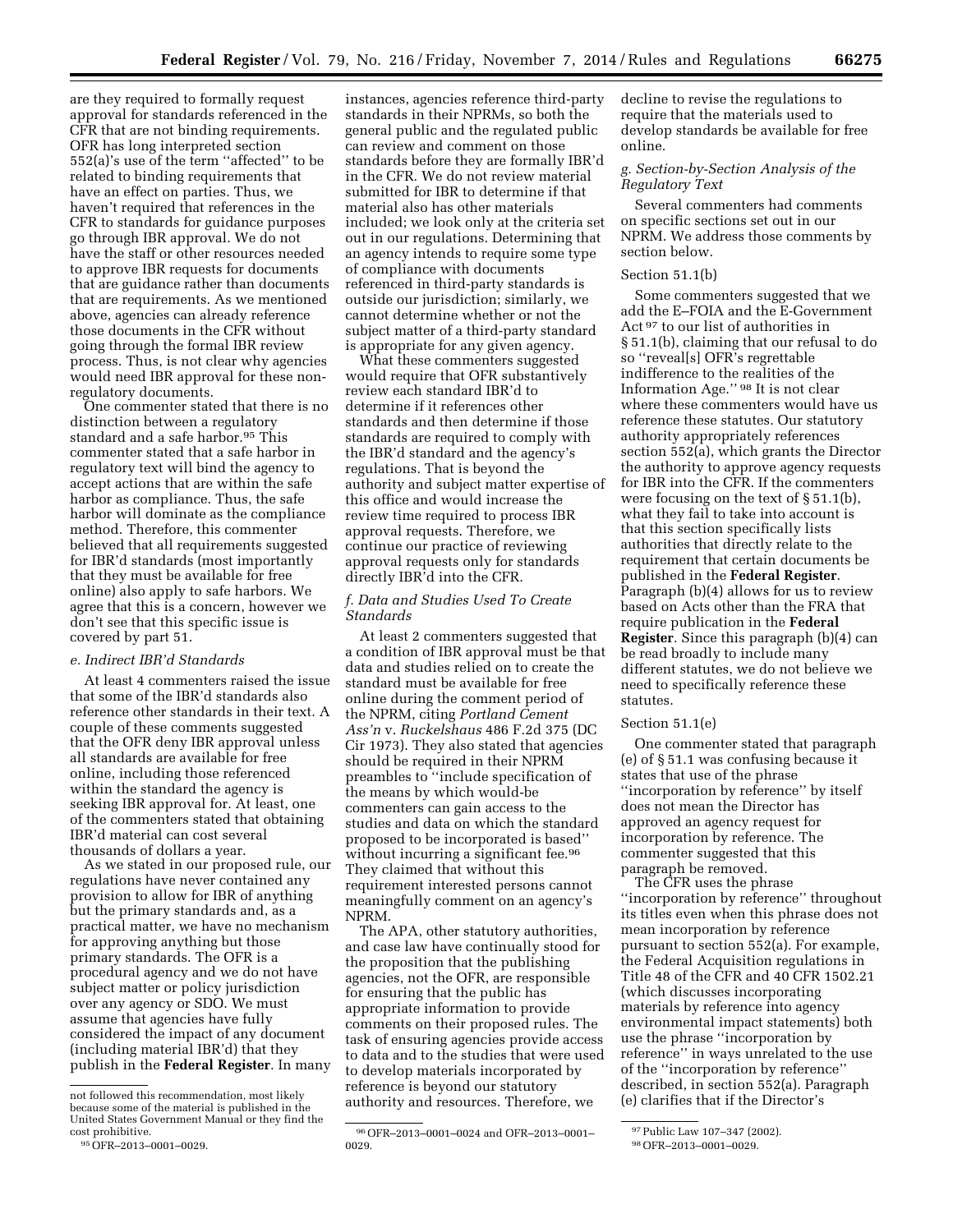approval language is not linked to the IBR reference in the CFR, that use of the term IBR has not been approved by the Director and may be unrelated to section 552(a) and the regulations found in part 51. Therefore, because this phrase is used in multiple ways in the CFR, we decline to remove paragraph (e) from § 51.1.

#### Section 51.5

One commenter, when discussing §§ 51.3 and 51.5, stated that our proposal would reduce ''reasonably available'' to formality that doesn't encourage agencies to comply with section 552(a) or with 5 U.S.C. 553. They argued that OFR is not paying enough attention to the public's ability to comment on NPRMs (other commenters also suggested that the OFR should require rulemaking documents be understandable without the need for the reader to rely on the IBR'd material 99). The commenter believed that a discussion of how the agency made the material reasonably available doesn't go far enough. This commenter recommended that we change the text to require that agencies explain what they propose to require in their rulemaking. Along this same line, another commenter wanted a detailed abstract of the IBR'd materials.

It is the responsibility of the agency issuing the regulations to ensure that it complies with the requirements of the APA. Our intent with these changes is to provide the public more information regarding standards IBR'd, both how to access these standards and to get a summary of what the standard is about. The OFR can't ensure that every agency complies with the requirements of the APA; we are not subject matter experts in all areas of federal law so we can't make a determination on whether an agency's preamble provides enough information for the public to thoughtfully comment on agencies' proposals. This commenter's suggested language would require OFR to do a substantive review of all preambles in rulemakings where the agencies propose to IBR materials into their regulations. This is beyond our authority; we can't do it for documents without IBR and nothing in section 552(a) gives us special authority to perform substantive

reviews of rulemaking documents with IBR.

One commenter expressed concerns that the requirement to summarize standards in preambles is not specific enough. This commenter wanted more specificity on what constitutes reasonable availability. The commenter said that requiring too much detail is a problem, because the summary doesn't replace the actual text of the standard and agencies shouldn't be placed in a position to argue or litigate whether there was enough detail in the summary. The summary should alert readers to go to the standard. We agree that this summary of the standard needs to give readers enough information to decide if they need to read the standard for more detail or not, thus we kept the regulatory text flexible to allow agencies to write these summaries in ways that best meet the needs of their readers.

Another commenter, while agreeing that ''reasonably available'' might not mean free online, stated that it does mean more than the agency simply having a copy available for examination in its Washington, DC headquarters.100 This commenter stated that the OFR needs to define reasonably available and let the public comment on that proposed definition. It also stated that OFR needs to provide agencies with guidance on how we expect them to comply with this requirements. This commenter further urged that OFR define ''reasonably available'' differently, depending on where in the rulemaking process the regulation is. Thus, this commenter recommended that ''reasonably available'' be defined at the proposed rule stage to mean the material proposed to be IBR'd be available to review for free online. At the final rule stage, and while the rule is effective ''reasonably available'' would mean that IBR'd material could be purchased from the publisher.

We decline to define ''reasonably available.'' Much like the request to define ''class of persons affected,'' we are concerned that any definition will fail because it is either too broad to be meaningful or too restrictive, impeding agencies' ability to work with SDOs and other publishers to make the material available to wide audience either during the comment period of a proposed rule or while a regulation is in effect. The absence of a too-broad or too-narrow definition allows agencies to maintain flexibility in making IBR'd materials ''reasonably available'' during the lifecycle of a regulation and their regulatory programs on a case-by-case basis to respond to specific situations.

Another commenter stated that the proposed regulatory text in § 51.5 was too focused on the reasonable availability issue. This commenter claimed that the NPRM suggests that there are ''varying degrees'' of reasonable availability when in reality material is either reasonably available or it is not.101 The commenter objected to the proposed language in § 51.5 because, the commenter claimed, that by requiring agencies to discuss how they worked with publishers to make material reasonably available, we are suggesting a link between reasonably available and free online. This commenter recommended changing the focus of the text from the reasonably available requirement to instead require that agencies discuss all the factors they considered, including availability, when proposing to IBR a standard. The commenter believed that this language better articulates federal policy.

Section 552(a) specifically mentions reasonable availability without addressing other factors agencies used to determine if they wished to request IBR approval for particular standards. Therefore, this section properly focuses on a discussion of how the materials are available. Nothing in this rule prohibits agencies from discussing, in their preambles, what factors they considered when determining if and what materials they would request approval for. Thus, we decline to revise this section to make this commenter's suggested changes.

One commenter stated that using the term ''or'' instead of ''and'' in the proposed rule text violates the statute because the material must be made reasonably available under the statute.<sup>102</sup> The commenter continued, stating that it's the Director who determines reasonable availability and not the agencies. Therefore, the proposed language puts the reasonable availability determination on the wrong party. The commenter assumes agencies will develop different criteria for determining whether something is reasonably available. The NPRM stated that agencies might not be able to IBR SDO standards if we require that they be available for free; the commenter disagreed with this statement.

We disagree with the commenter's assessment of this proposal. The OFR (including the Director) does not have the subject matter expertise or the familiarity with the affected parties to make a case-by-case analysis of ''reasonable availability.'' We must rely on the analysis of the agency. The revisions to this section now require

<sup>99</sup>See, OFR–2013–0001–00024 and OFR–2013– 0001–00032. One commenter alleges that it is a ''mere phantasm if the agency can meet the requirement by stating that a copy of the publication has been placed at the bottom of a locked filing cabinet . . .'', see OFR–2013–0001– 0037. We can't assume, as this commenter appears to do, that agencies will willfully obstruct access to the standards they've IBR'd. 100 OFR-2013-0001-0022.

<sup>101</sup>OFR–2013–0001–0026.

<sup>102</sup>OFR–2013–0001–0021.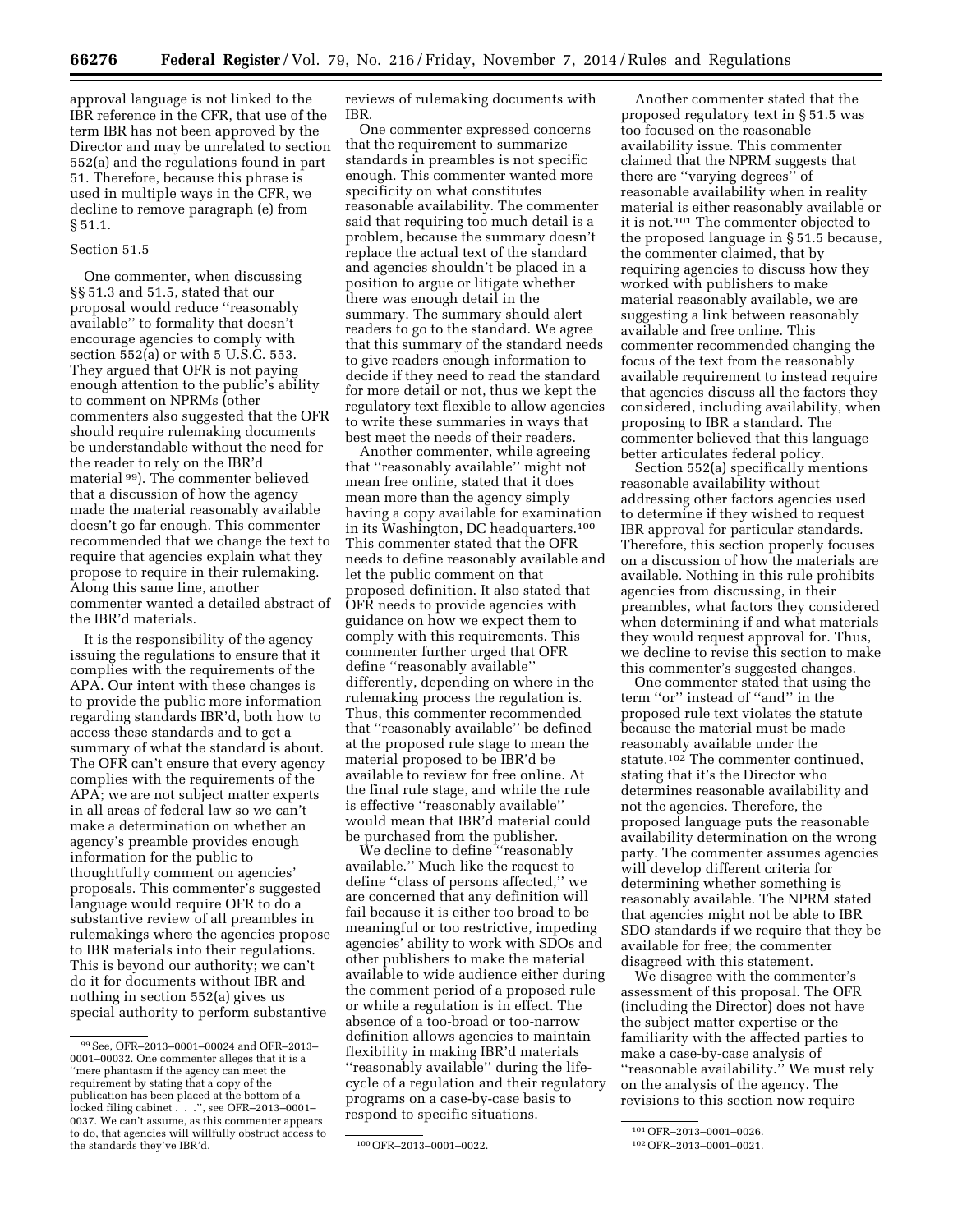that agencies provide at least part of that analysis instead of simply asserting that the material is ''reasonably available.'' Nothing in the proposal removes the requirement that IBR'd materials be maintained at the agency and at the OFR. And, the summary provides information to people so they can determine if they want to review the IBR material at the agency or the OFR or elsewhere.

One commenter supported our revisions to § 51.5 because these requirements will bring attention to the availability issue and suggested that agencies will ''proactively seek to improve the availability of IBR materials throughout the rulemaking process.'' 103 This commenter recommended that OFR strengthen this provision by removing the ''or'' and replacing it with an ''and.'' This would require agencies to discuss both the substance of the standard and how they worked to make the standard reasonably available. This recommendation is also consistent with ACUS' recommendation 2011–5.104

We agree that this provision should be strengthened so we replaced the ''or'' with an ''and.'' And, we have removed the requirement that the agency discuss, in the final rule, how the incorporated material was reasonably available at the proposed rule stage. We require, at both the proposed and final rule stages, that agencies include language in their rulemaking preambles that both discuss the availability of the standards and provide a summary of the standards themselves.

#### Section 51.7

At least 2 commenters suggested that we remove the requirement that standards be technical in nature to receive IBR approval in an attempt to limit the number of printed **Federal Register** and CFR pages.105 One commenter also expressed a concern that by removing the requirement that IBR'd standards must be technical in nature, OFR is allowing agencies to remove essential requirements from the regulatory text so that the legal obligation is hidden within the IBR'd standard merely to save printed pages in the **Federal Register**. This commenter argued that agency regulations need to be sufficiently and adequately set out to allow the reader to know and be able to meet the regulatory obligations. This commenter claimed that OFR needs to add a provision to part 51 requiring that the IBR material be technical in nature

and that it supplement the regulatory text, not be a substitute for it. The commenter also stated that OFR must review both the regulatory text and the standards to ensure the IBR material doesn't replace the requirements set out in regulatory text.

This commenter was, in effect, suggesting that OFR conduct a substantive review of both the regulatory text and the standards. A review of this nature would require a substantive review of agency regulations, something that is beyond our authority, so, while we clarified § 51.7(a)(2) to require that standards IBR'd be technical standards, we decline to make these suggested changes that would require us to review the materials to ensure that they didn't include regulatory obligations not set out in the regulatory text.

Another concern raised by some of the commenters was that completely removing the requirement that IBR standards be technical in nature ''will spur further inappropriate incorporations by reference.'' 106

At least one other commenter specifically referenced § 51.7(a) and expressed concern that the proposal removed the requirement that IBR'd standards be technical in nature. The commenter stated that this requirement reduces the risk that agencies will IBR standards that are regulatory in nature. This commenter suggested that the requirement was the public-private equivalent of our prohibition on agencies IBR'ing their own publications.

We understand these concerns regarding the proposed language, so we modified the language in § 51.7(a)(2) to retain the original language of this paragraph, while modifying the structure to emphasize that standards cannot detract from the **Federal Register**  publication system. So, much like our provision addressing agency-produced documents, these changes allow us the flexibility to work with agencies on the types of materials IBR'd.

There were a couple of commenters who specifically referenced proposed revisions to § 51.7, explaining what types of documents are eligible for IBR approval. One commenter objected to the language in  $\S 51.7(a)(3)$  claiming that OFR does not need to include requirements for usability in the regulations because the requirements seem print-focused and are irrelevant in the age of the Internet.

Despite the commenter's attempt to show that the OFR is out-of-touch with the information age, we still receive hard copies of the materials agencies

IBR into the CFR. Thus, we decline to remove this paragraph entirely. We have modified the language slightly with the phrase ''as applicable'' to indicate to agencies that submit hard copies of their IBR'd material this requirement still applies. Further, the numbering and ordering requirement may still apply to electronic material. We are not unduly focused on print publications, but until no standards are available in print, we have to consider both print and electronic publications.

Finally, we restructured paragraph (a) into a more logical order.

# **Regulatory Analysis**

We developed this rule after considering numerous statutes and Executive Orders related to rulemaking. Below is a summary of our determinations with respect to this rulemaking proceeding.

# *Executive Orders 12866 and 13563*

The rule was drafted in accordance with Executive Order 12866, section 1(b), ''Principles of Regulation'' and Executive Order 13563 ''Improving Regulation and Regulatory Review.'' We sent the rule to OMB under section 6(a)(3)(E) of Executive Order 12866 and it was determined to be a significant regulatory action as defined under section 3(f) of Executive Order 12866.

### *Regulatory Flexibility Act*

This rule will not have a significant impact on small entities since it imposes requirements only on Federal agencies.107 Members of the public can access **Federal Register** publications for free through the Government Printing Office's Web site. Accordingly, the head of the agency certifies that the rule will not, if promulgated, have a significant economic impact on a substantial number of small entities.

# *Federalism*

This rule has no Federalism implications under Executive Order 13132. It does not impose compliance costs on state or local governments or preempt state law.

#### *Congressional Review*

This rule is not a major rule as defined by 5 U.S.C. 804(2). We will

<sup>103</sup>OFR–2013–001–0030.

<sup>104</sup> 77 FR 2257 (January 17, 2012).

<sup>&</sup>lt;sup>105</sup> OFR–2013–0001–0024 and OFR–2013–001–0029.

<sup>106</sup> OFR-2013-0001-0029.

<sup>107</sup>One commenter suggests that OFR needs to do a complete regulatory flexibility analysis on the issues surrounding IBR within the federal government, see OFR–2013–0001–0024 footnote 10 at page 4. Because the only new action in this rule is to require that agencies provide more information in their preambles regarding IBR'ing of standards we do not believe that it has a monetary impact on small businesses or increases their burden. Therefore, we decline to follow the commenter's suggestion.